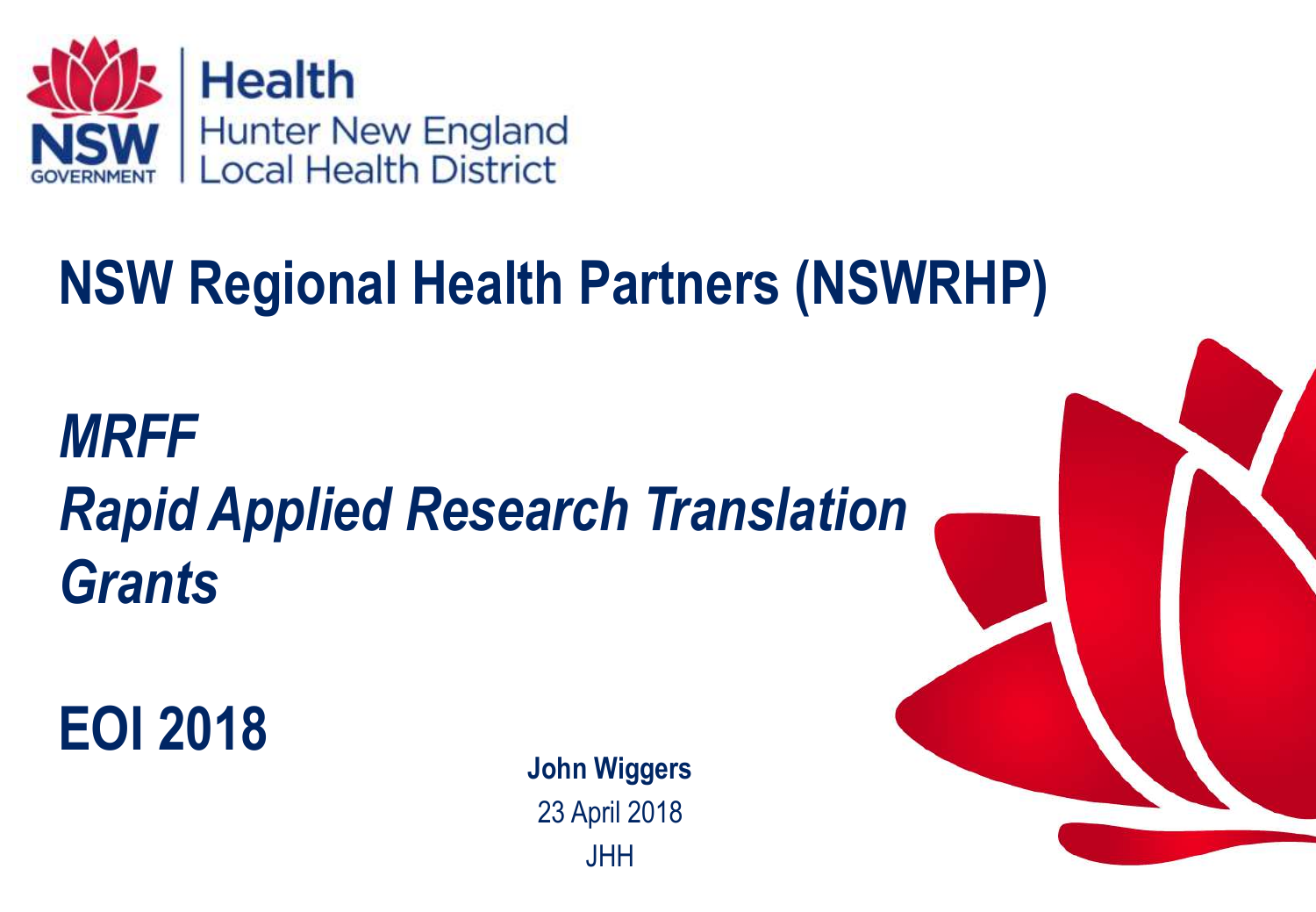

- Overview of NSWRHP MRFF Rapid Applied Research Translation Grants EOI 2018 process
	- contact NSWRHP for specific questions/advice
- Advice regarding HNE EOI selection criteria
	- Aligned to HNE interests
	- Optimal criteria
	- Basis for HNE panel scoring

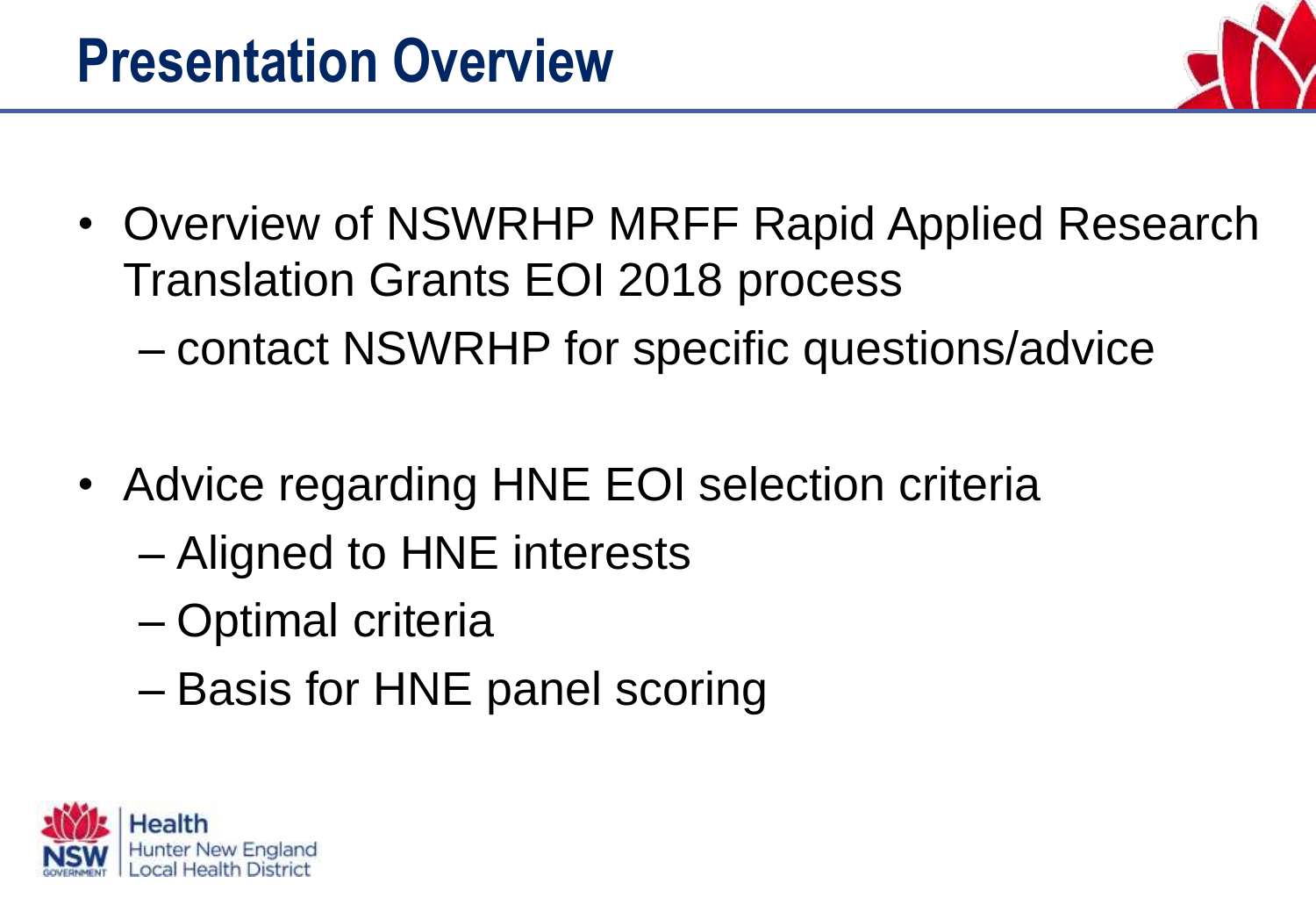



- \$6.1 million in MRFF funding for a three year period.
- Annual EOI rounds for 12 month projects

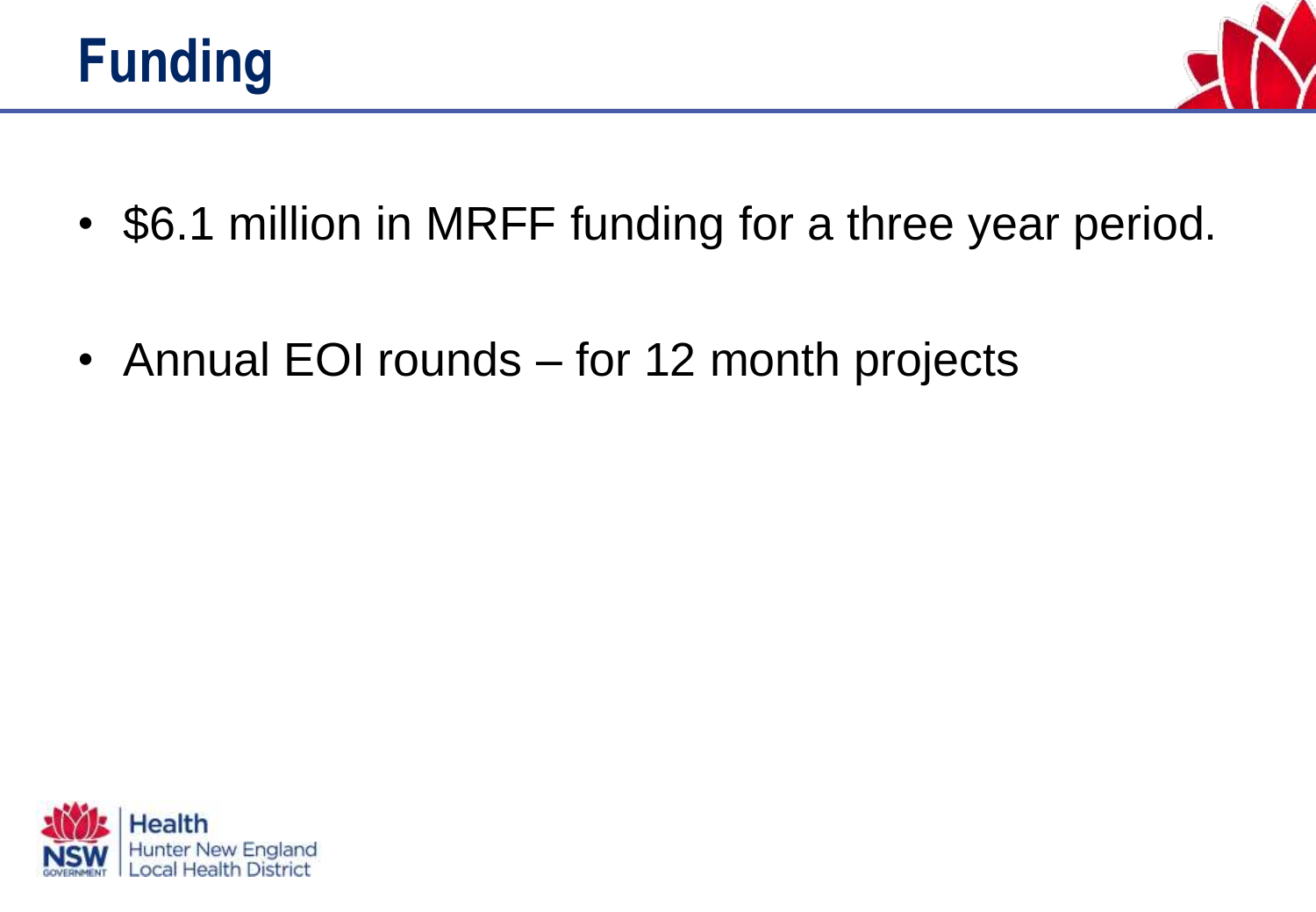### **2018 Timeline**



- EOI open
- EOI close **– 5pm 1 May**
- HNE selection panel (up to 5 projects) **- 2-10 May**
- NSWRHP Translation Committee to select top 5 projects - **24 May**
- NSWRHP Governing Board decision **8 June**
- Development of final proposal **June**
	- Detailed budget, 12 month work plan
- Final proposal to AHRA (to assess for duplication across Centres) **– 29 June**

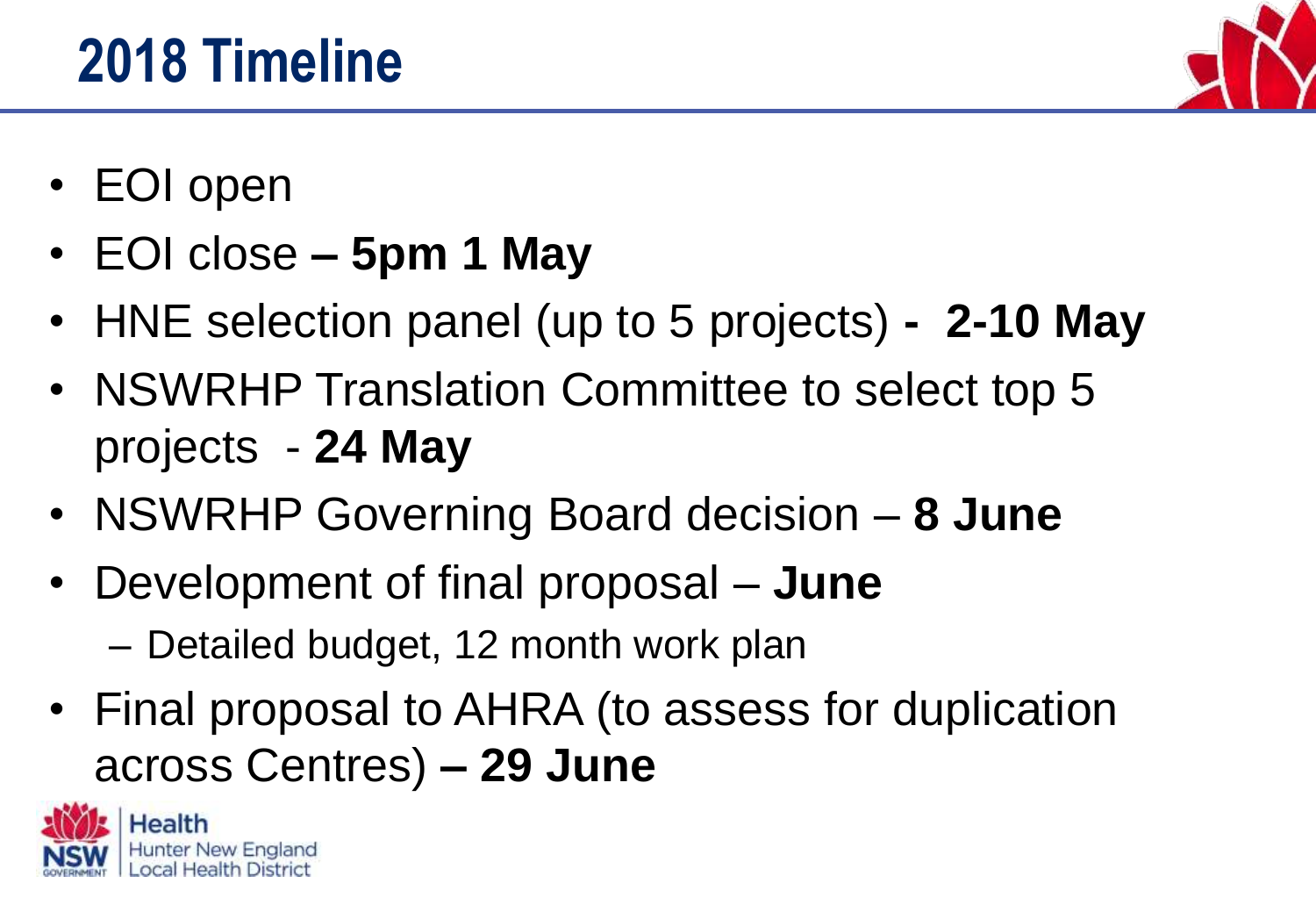

- Involve a minimum of 3 NSWRHP partner organisations
	- Partners not members of AHRTCs/CIRHs not permitted
- MUST align with at least one of the 2018 MRFF priorities
- MUST be able to deliver public and patient benefit or major process transformation within 12 months
- Viewed favourably if aligned with the:
	- AHRA and NSWRHP priorities
- Adherence to application form requirements

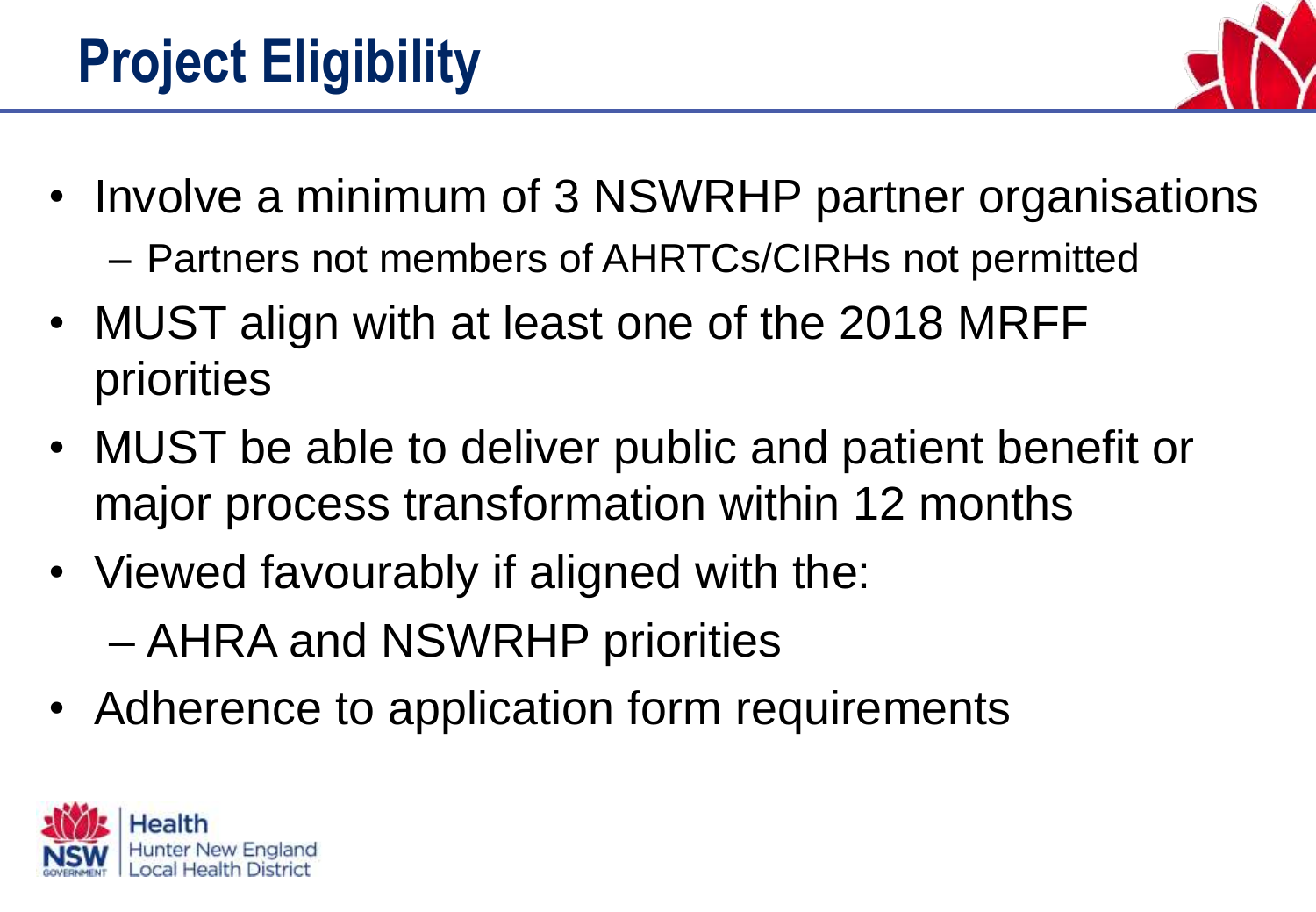

- An employee of one of the NSWRHP health partners (HNELHD, CCLHD, MNCLHD, CMN, PHN) (other NSWRHP partners are UoN, UNE, HMRI)
- The project must be sponsored by the NSWRHP Translation Committee representative for the lead applicants employing organisation (HNE = JW)
- A lead applicant can only submit one EOI.

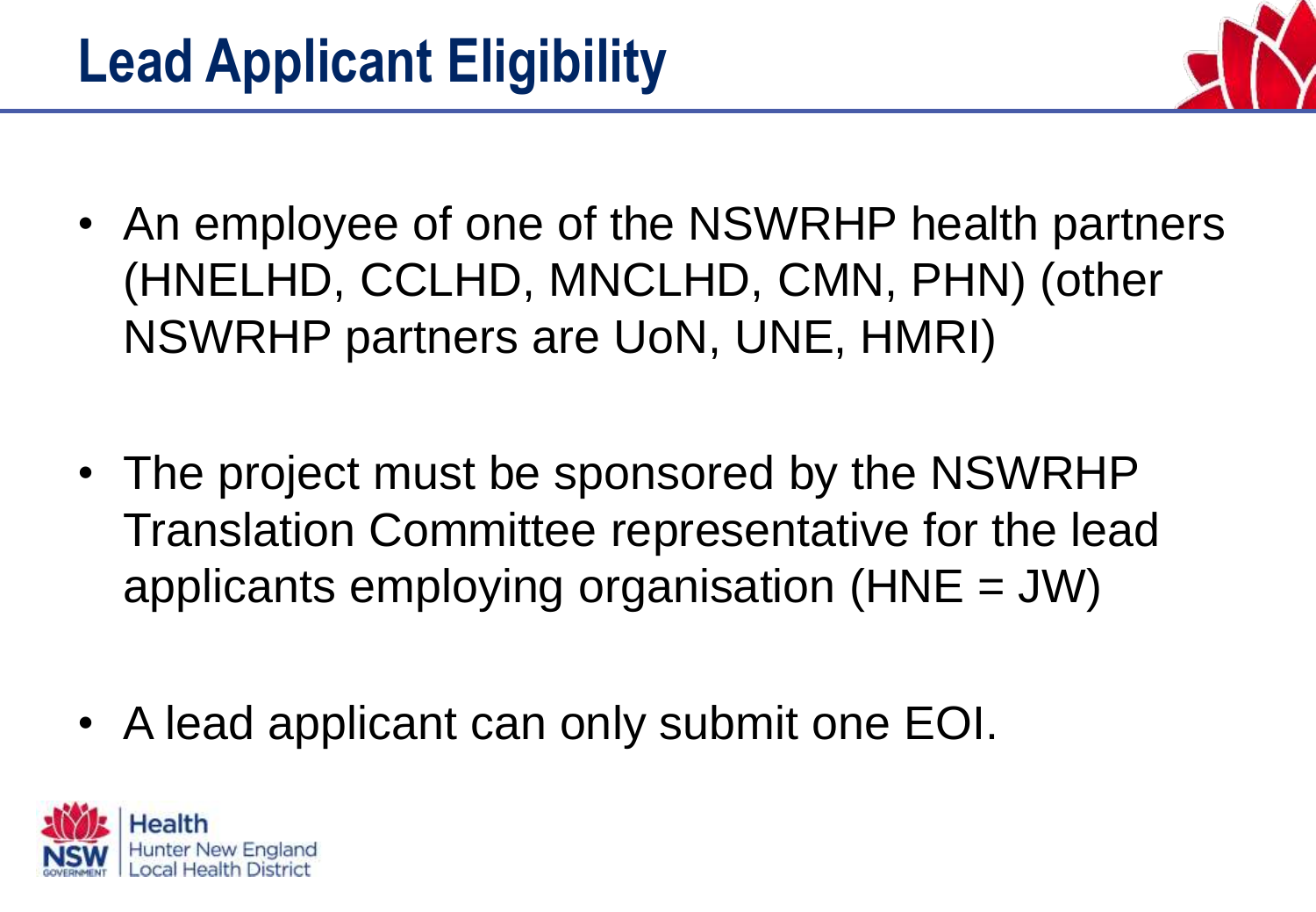# **MRFF 2018 national priorities**

- Patient and Public Engagement
- Health Services Improvement
- Evidence Practice Gap or Clinical Variation
- Care Across the Care Continuum (incl. end of life care)
- Health Care Improvement
- Primary Care or Community Health Related
- Government Policy or Engagement
- Aged care/ Elderly population
- Vulnerable groups (including ethnic and Indigenous groups)

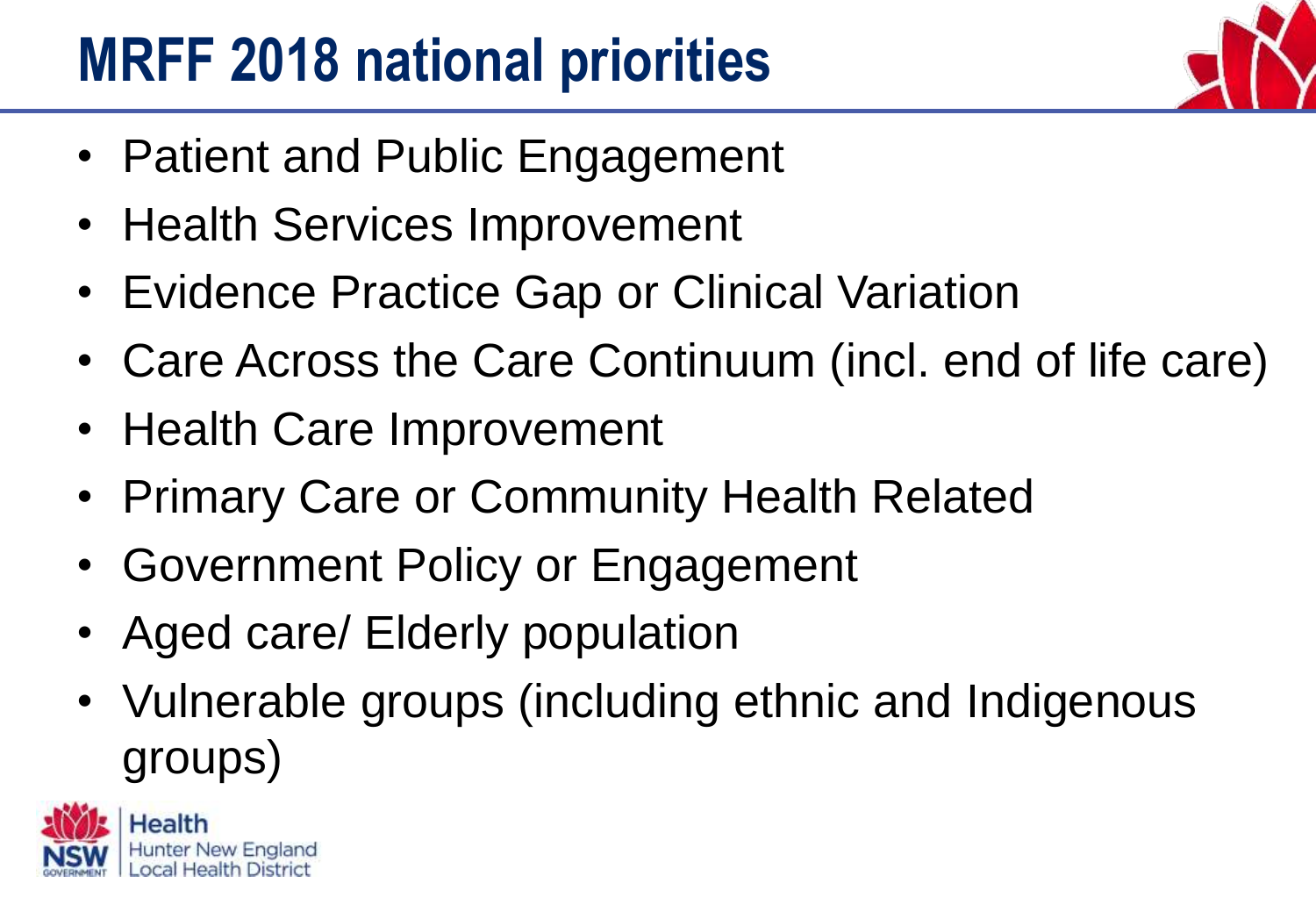

- Economic assessment of Models of Care (including technology, processes)
- Population Health messaging
- Consumer/Community Engagement
- Knowledge Transfer Models (Implementation strategies)
- Integration of new knowledge into professional training programs

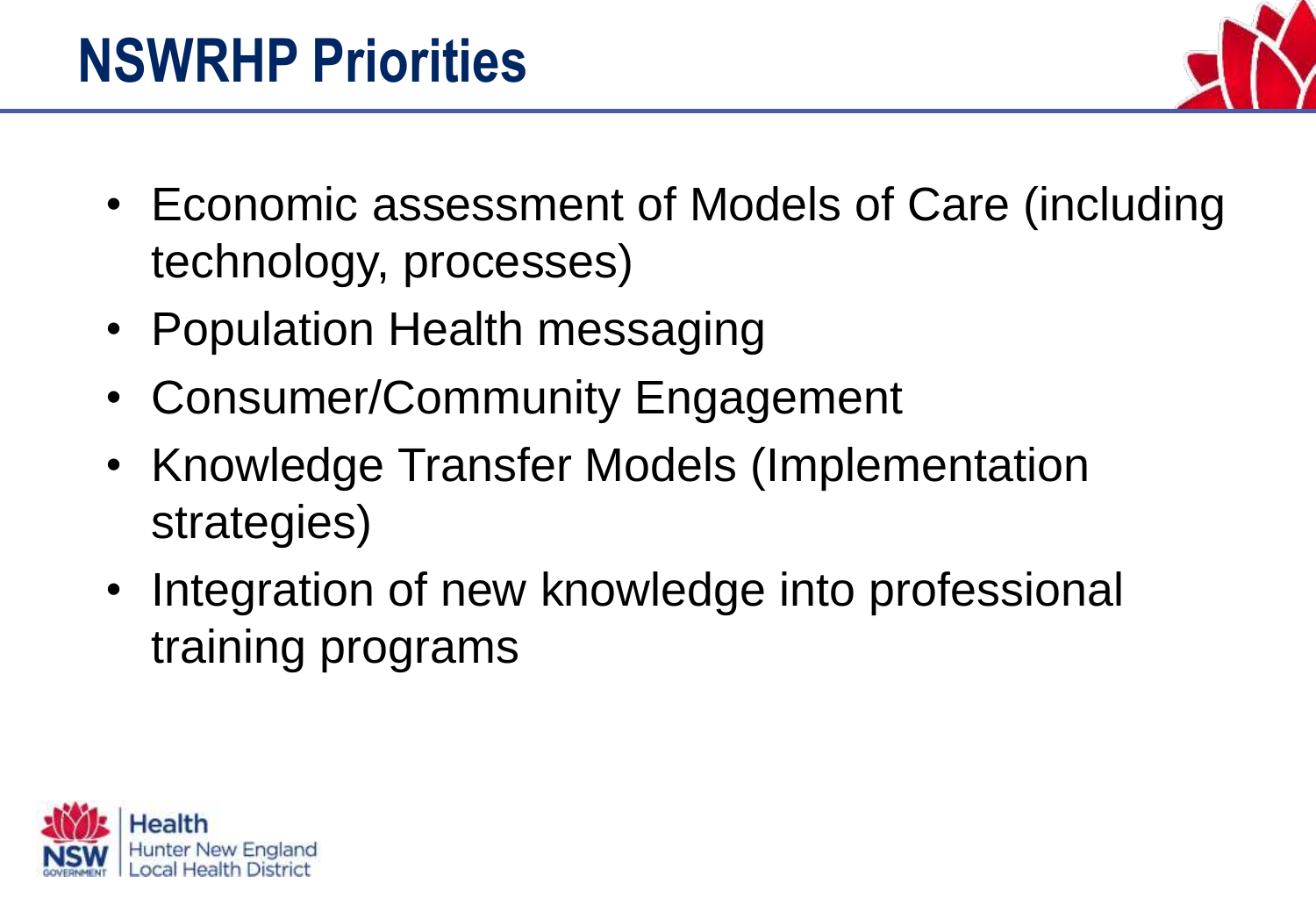### **AHRA Priorities**



- Indigenous health
- Better use of health data or linkage
- Impact metrics

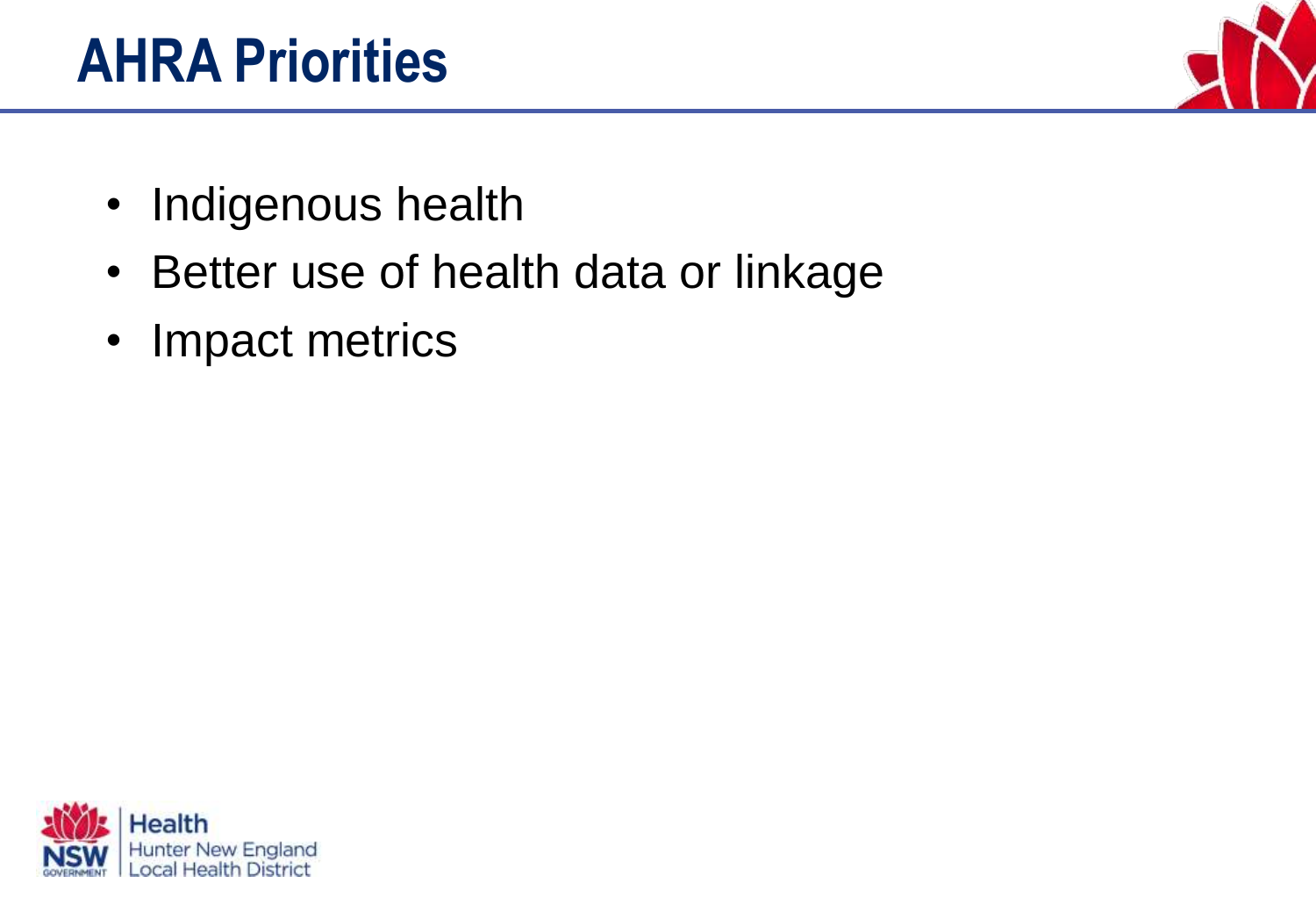

- New elements to, or extensions of existing projects eg. a successful limited scale study/trial proceeding to wider implementation into practice, or
- Existing translation/implementation initiative or research has identified an evidence gap that warrants further exploration/improvement

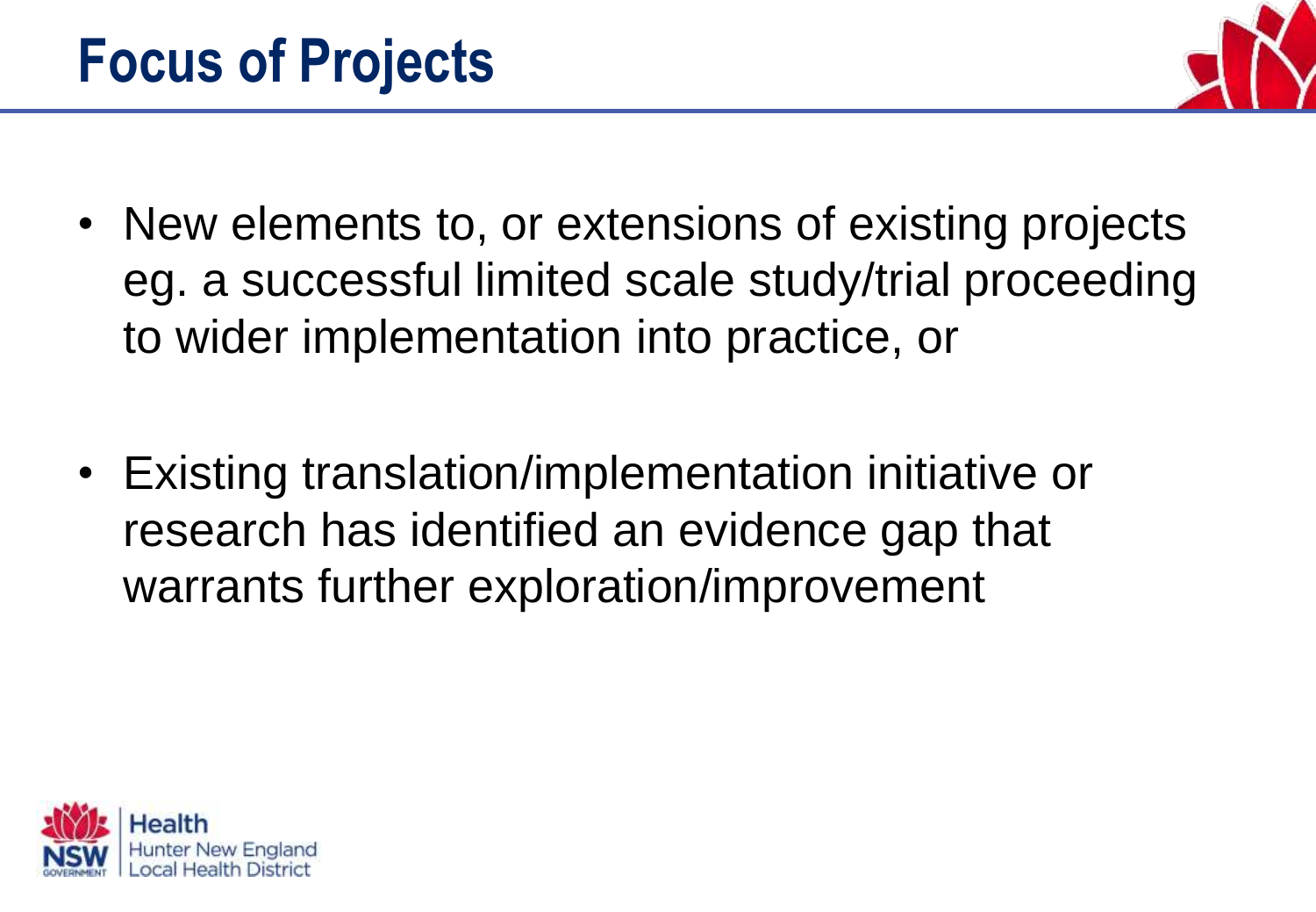

### '*Describe proposal including significance, aims, methodology and feasibility. Ideally use dot points. (2500 character limit)'*

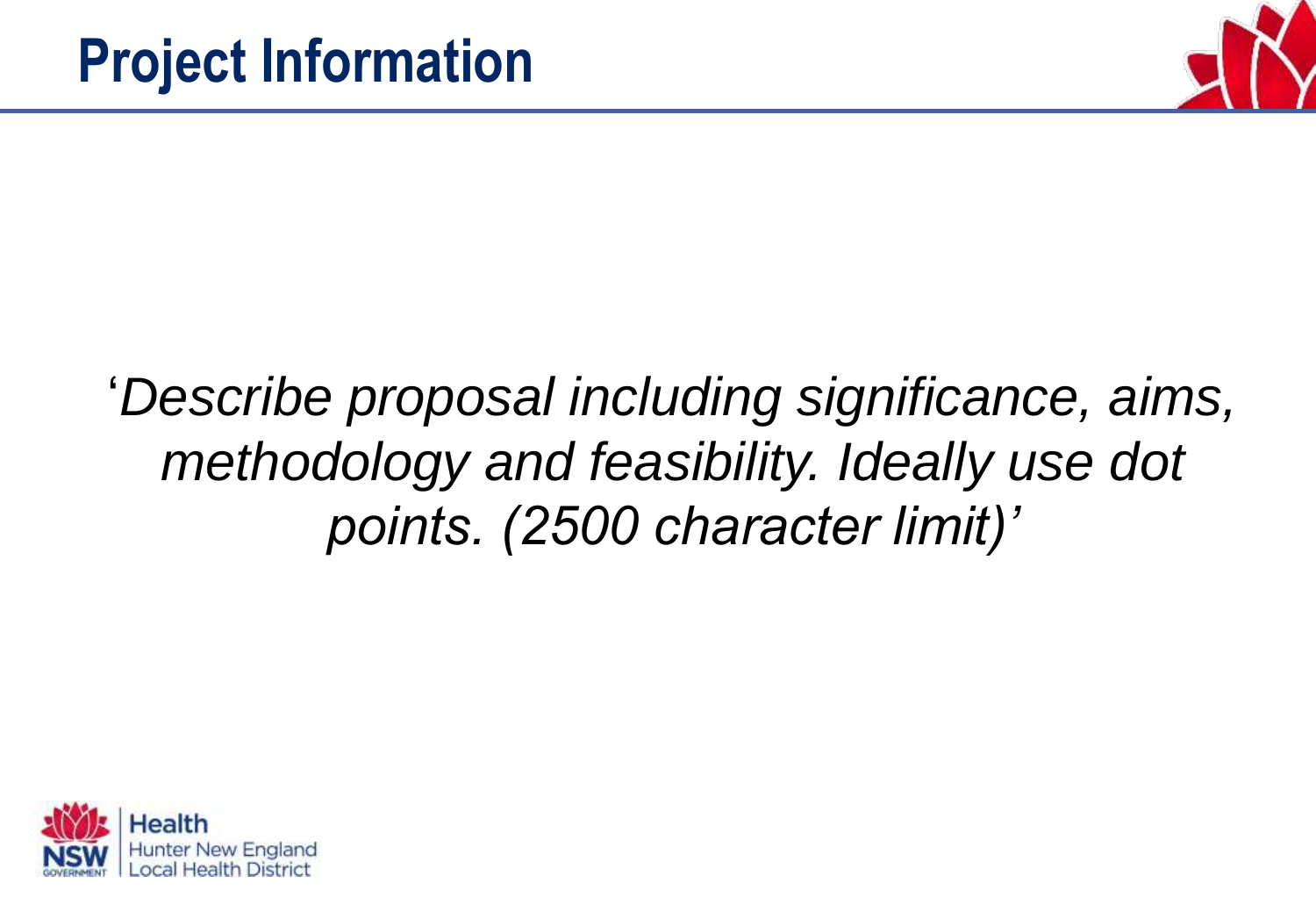

#### **Significance**

- 1. Alignment to stated priorities
- 2. 'Evidence-practice gap'
	- Specified policy/intervention/procedure/model of care that requires improvement to achieve better clinical, population health or health system or other outcomes
	- Quantitative demonstration of the need for the improvement eg. extent of policy/guideline non adherence, poor patient outcomes, adverse events, performance, cost etc. incl. for Aboriginal eoples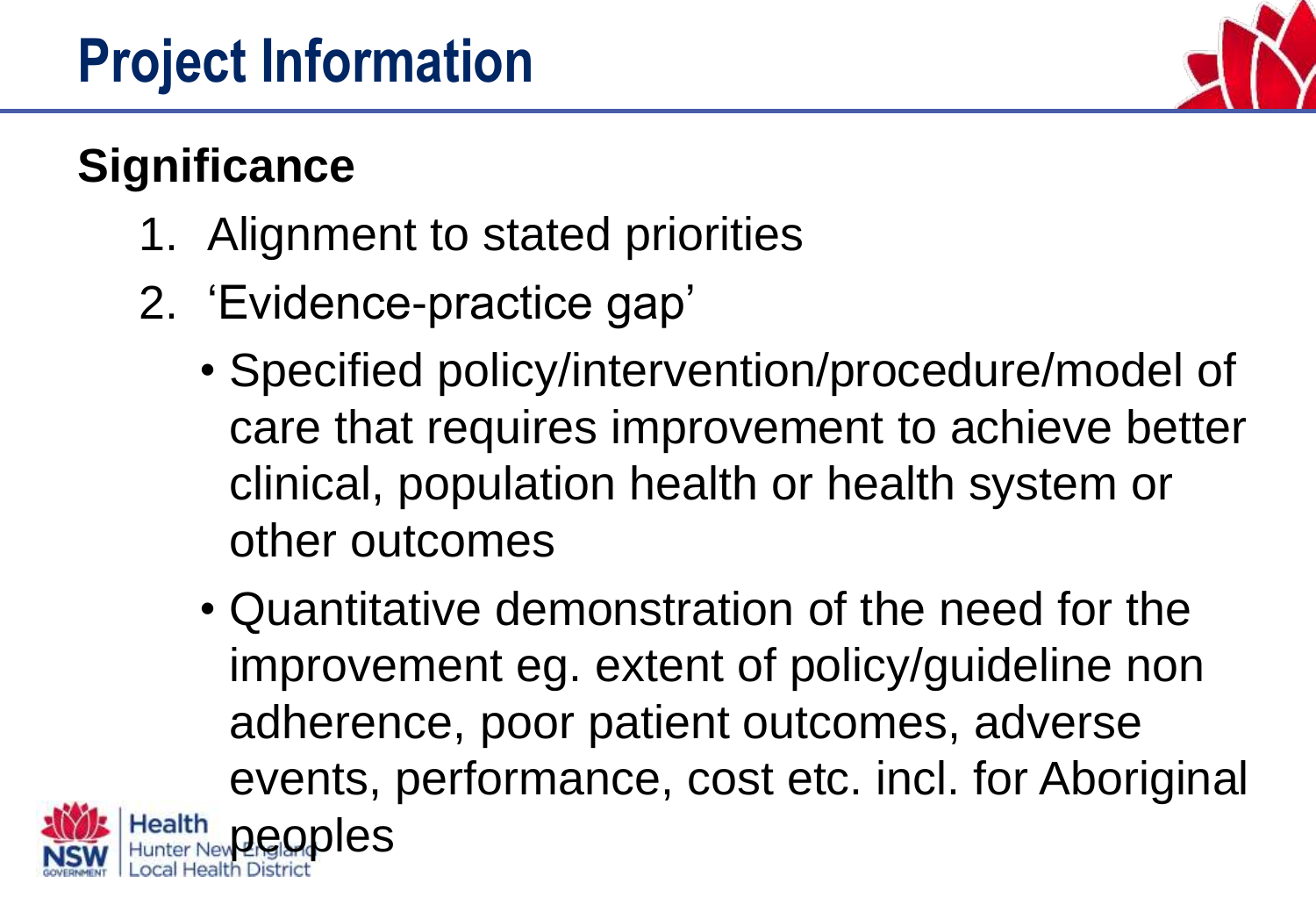

### **Significance contin.**

- 3. HNE/health system need
	- Specification of the relevant HNE Department/unit/Sector/network and/or agency (eg MOH, Pillar, Partner) that has identified/acknowledged the need for the proposed modification/improvement

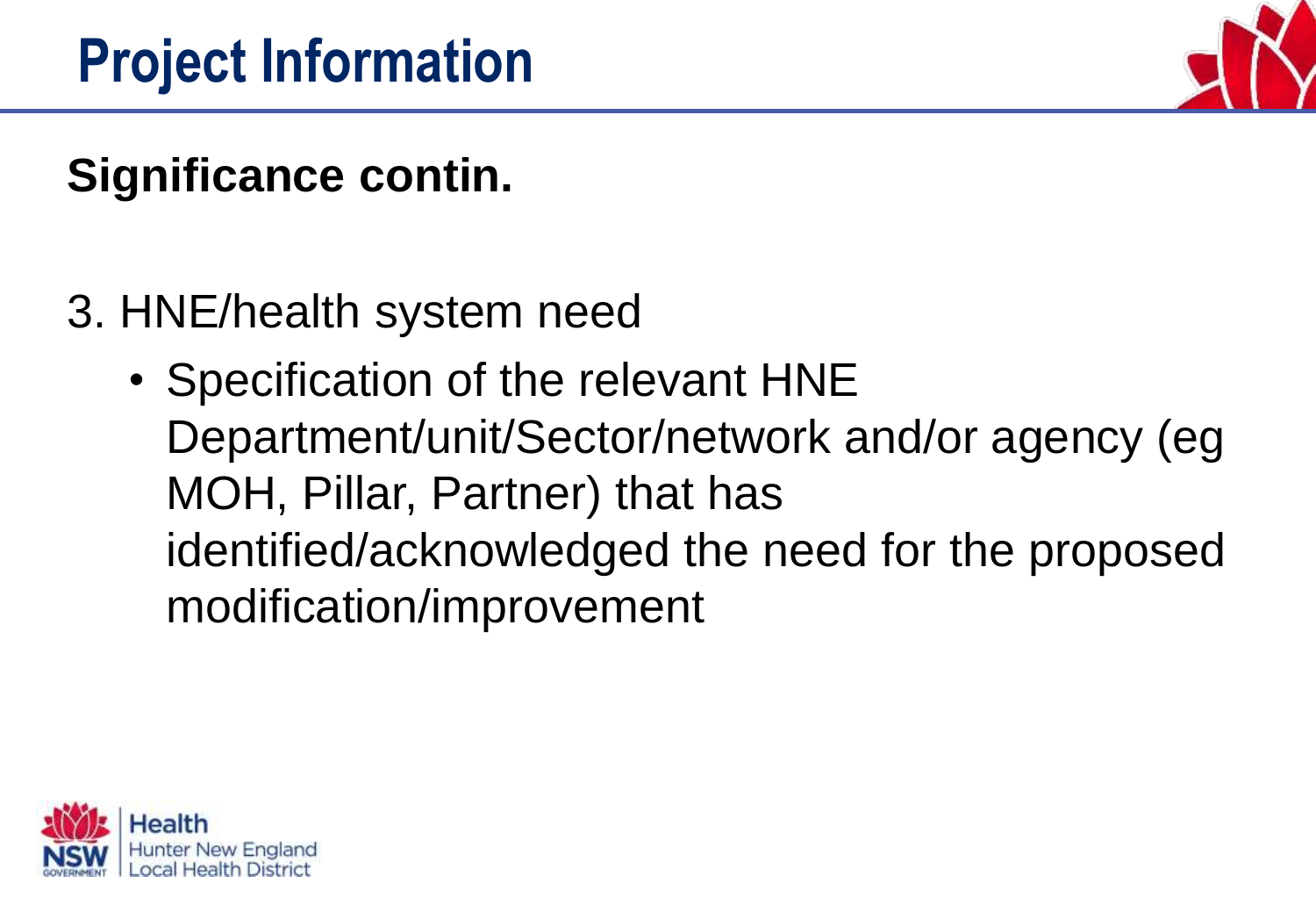

### **Project Aims**

- Clarity
- Appropriate to selected MRFF/NSWRHP/AHRA priorities, and to
- Alignment to selected HNE Department/Facility, LHD, Ministry of Health or Pillar priorities
- Measureable
- Feasible (are achievable at proposed scale in the 12 month timeframe)

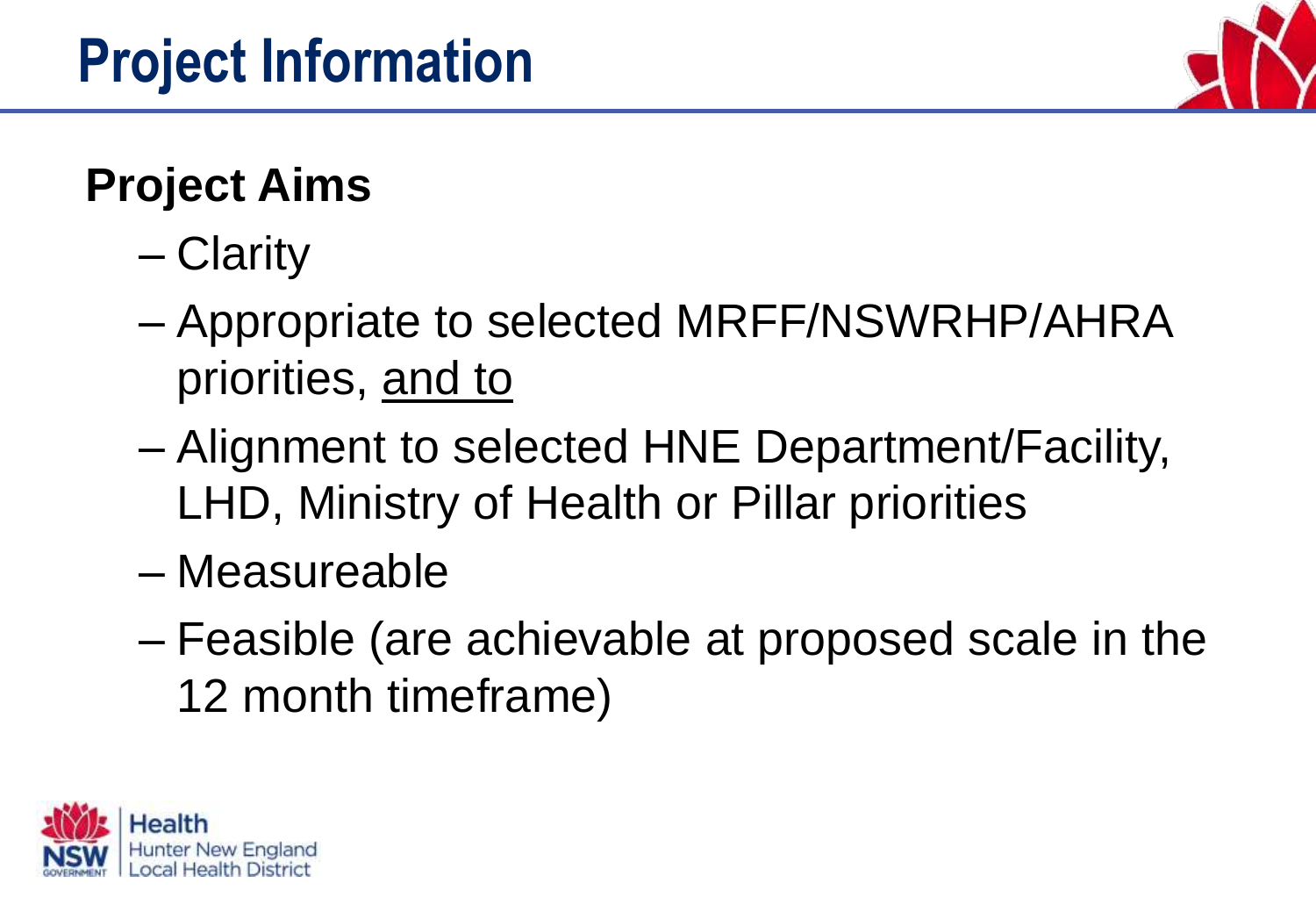# **Project Information**



#### **Methods**

- Clarity, appropriateness (to the selected Priorities and for Aboriginal peoples), and feasibility of:
	- Project scale (eg. number of participants, sites)
	- Project design (relevant to aims)
	- Translation strategies (evidence-based, feasibility of implementation eg. system change, training)
	- Outcomes and measures (number, type, extent of expected change)
	- Data collection, tools, resources, analytical support

**Flealth** Partnership with/involvement of end-users in nter New **problem/solution identification and implementation**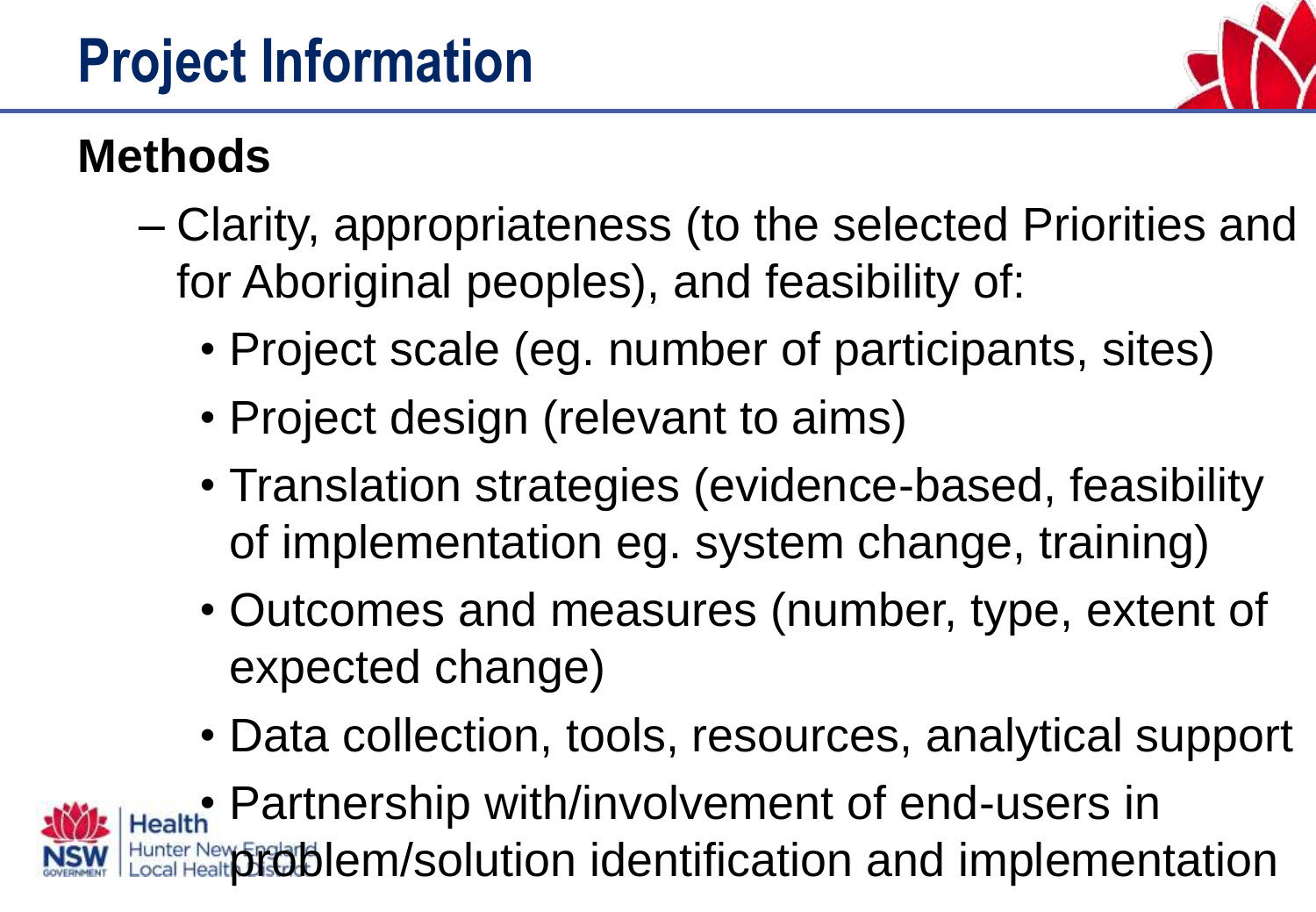

#### **Feasibility**

- Team members have skills/experience/roles relevant for the project (practitioner, research, policy, Aboriginal cultural advice, statistics/economics etc)
- Demonstrated track record of successful partnership/collaboration between team members
- Demonstrated end-user involvement in problem/solution identification, delivery/evaluation
- Approvals health service management to undertake project, and sustain post-project

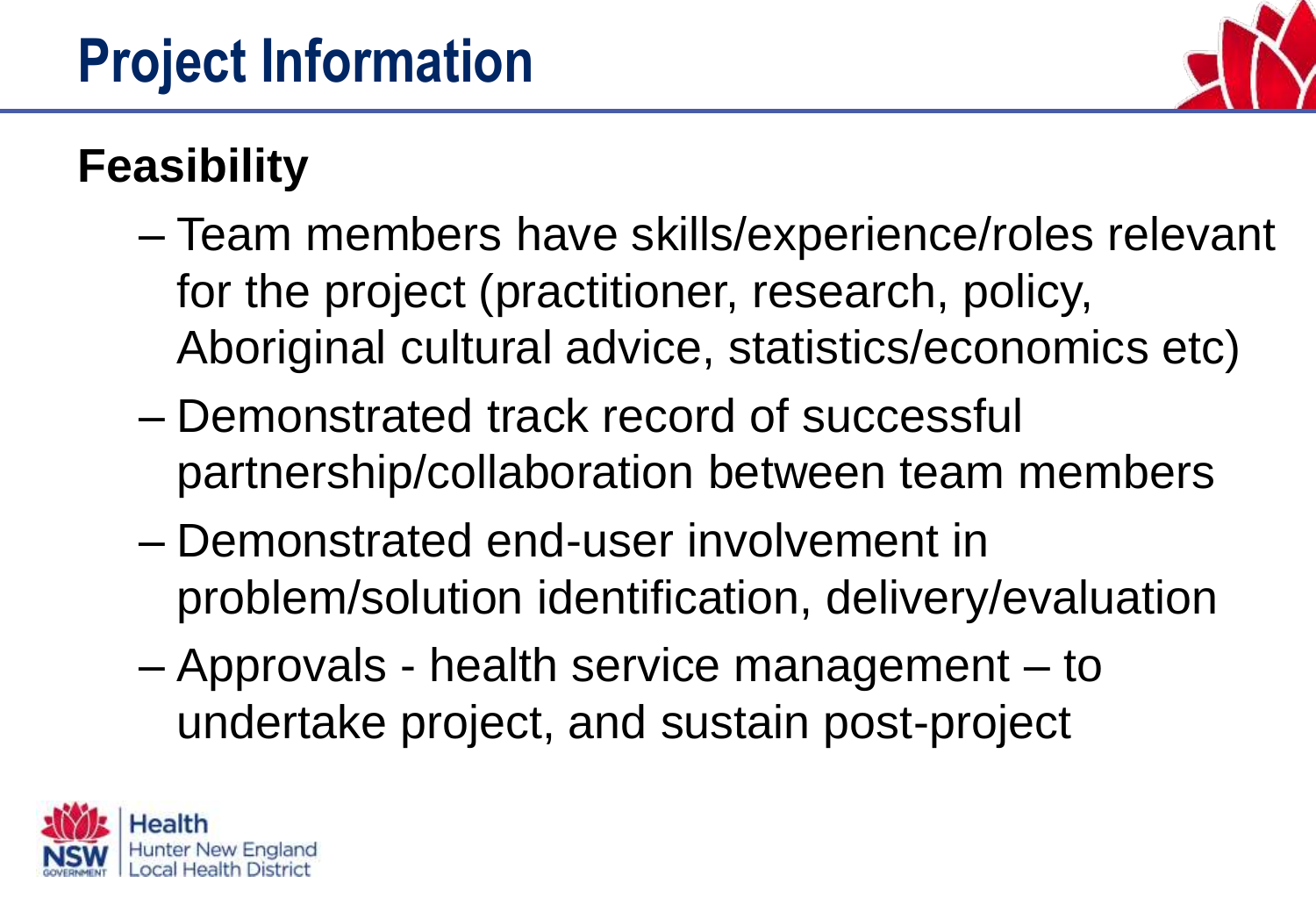

'*Describe the stages of the project, timelines and if a component of an existing project, how will MRFF funds add value and deliver pace and scale. Funding MUST be spent and the project delivered in 12 months. (1000 characters including spaces)'*

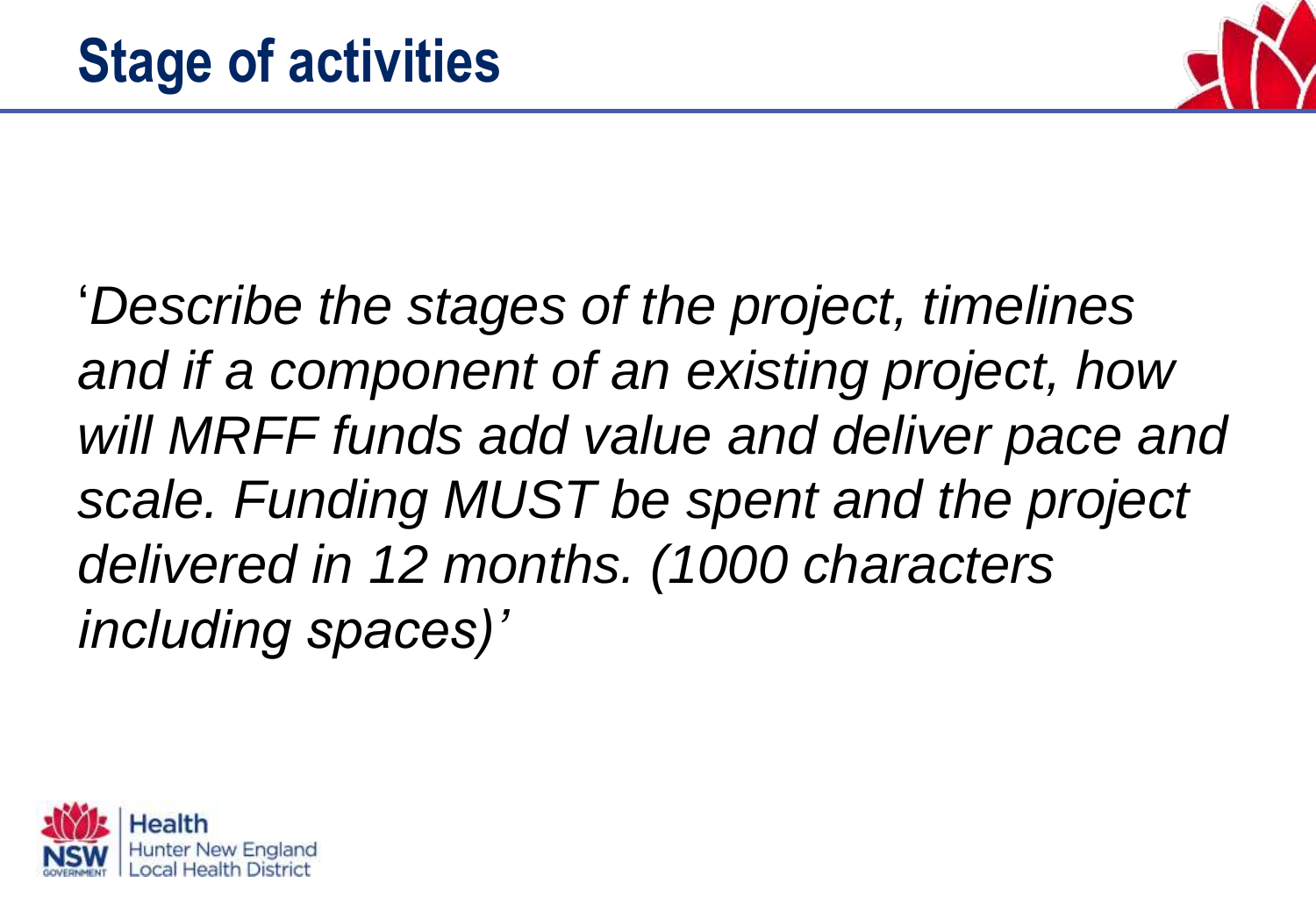

#### • **Stages of the Project**

- Demonstrated work/tasks/approvals/resources in hand prior to commencement , incl. ethics approval
- Demonstrated ability to commence immediately following notification of funding success
- Stages/timelines/milestones of project (12 month timeframe)
	- –eg. planning/approval phase, delivery phase/s, evaluation and reporting phase/s
- Application/benefit of MRFF funding if extension of existing/previous project

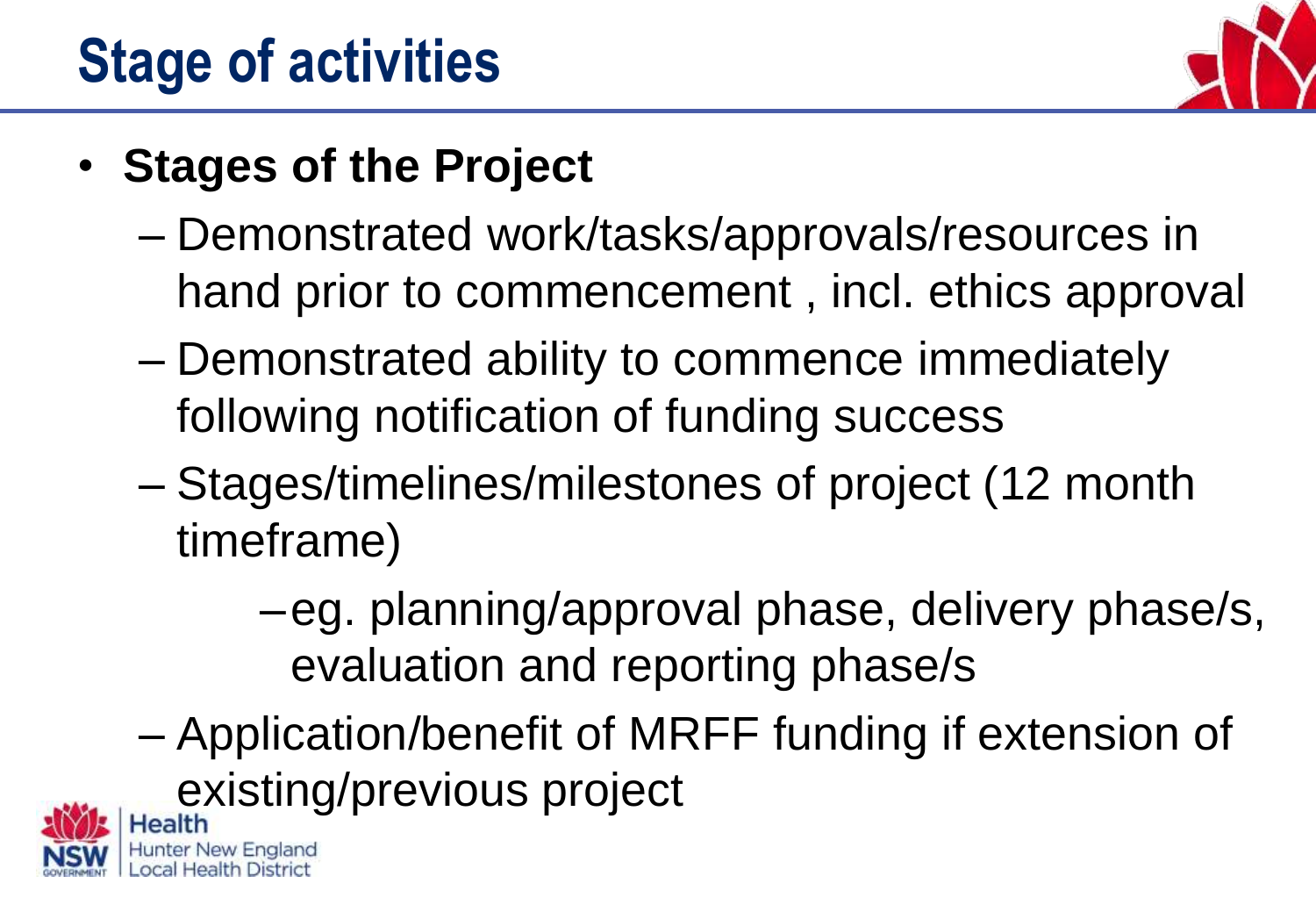

### *'Describe the Patient and/or Policy impact or measurable process change to be recorded in 1 year. (Maximum 800 characters including spaces) '*

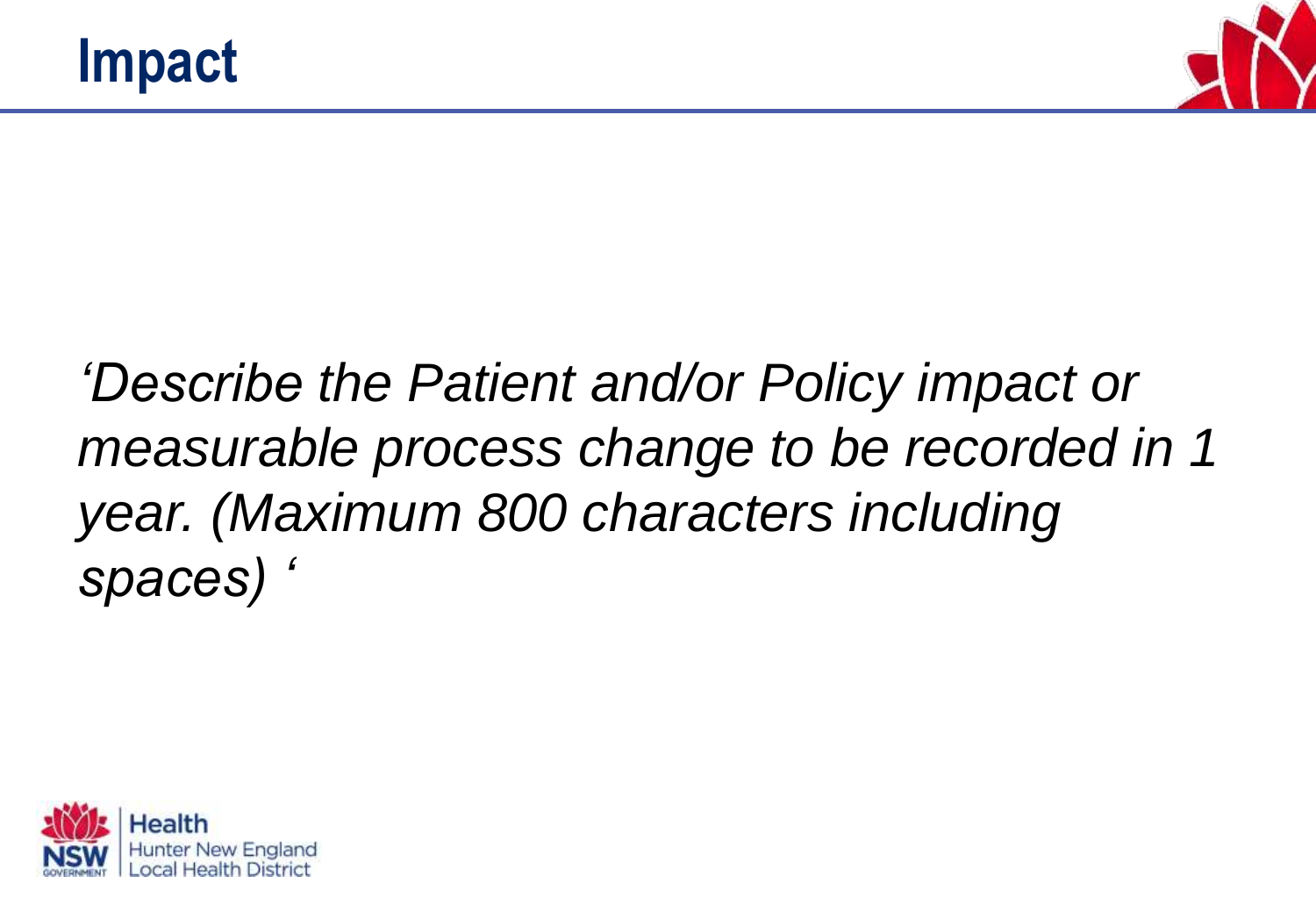# **Impact**



### **Patient and/or Policy impact or measurable process change**

- 1. Specification (quantitatively) of:
	- the anticipated benefit for the specified MOH/LHD/Department etc. of the proposed improvement in system/care delivery/patient outcomes should the project be successful, including for Aboriginal peoples
	- Translation skill/capability development, including Aboriginal team members

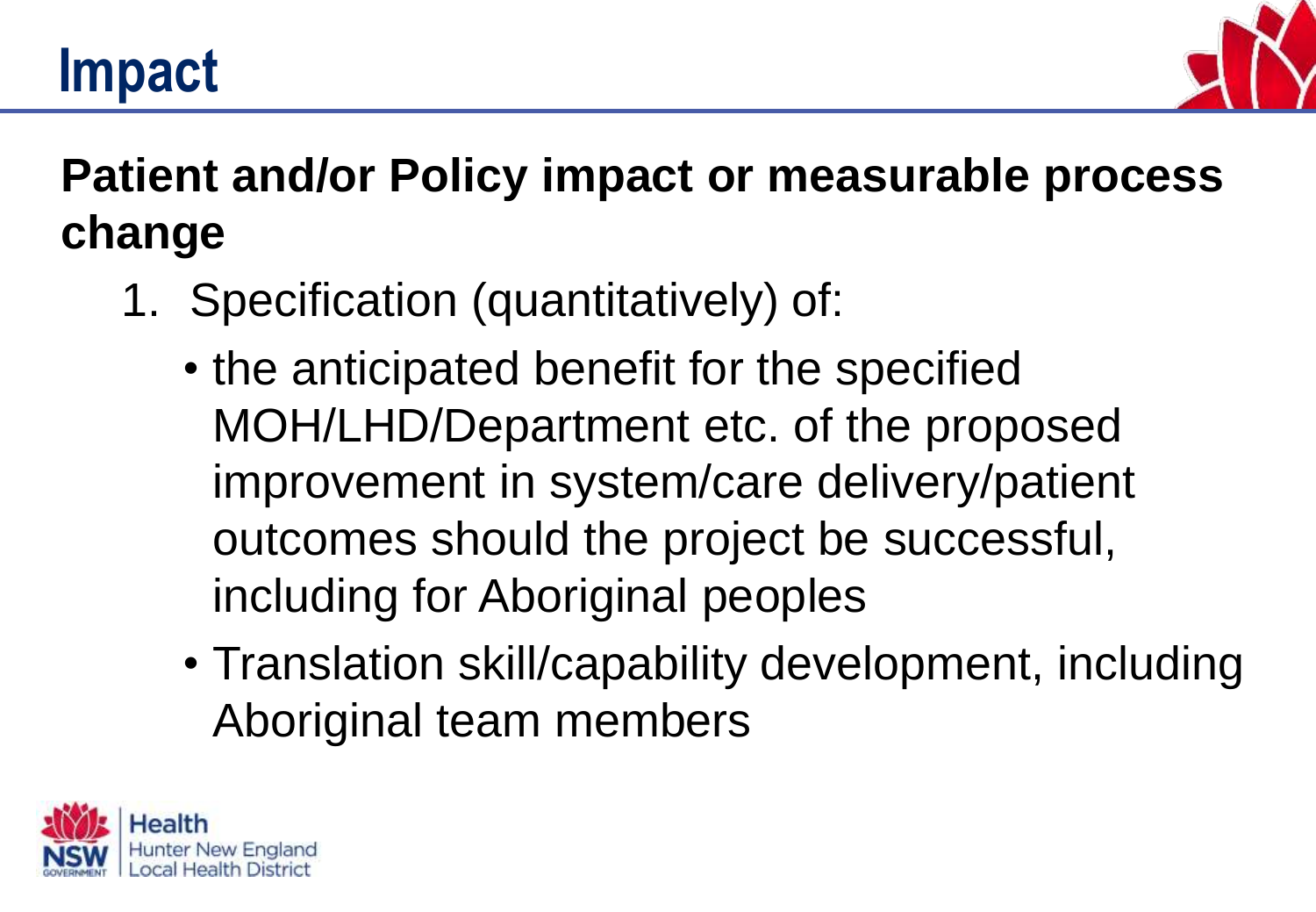### **Impact**



- **Potential for further scale-up**
	- The proposed policy/intervention/procedure/model of care being implemented is feasible for larger scale-up across LHD/s and/or NSW (cost, infrastructure requirements, cost effectiveness, acceptability etc)
	- Demonstrated commitment by a NSW Health Agency (MOH, ACI, Pillar, LHD) to further scale-up the policy/intervention/procedure/device/model of care, if effective

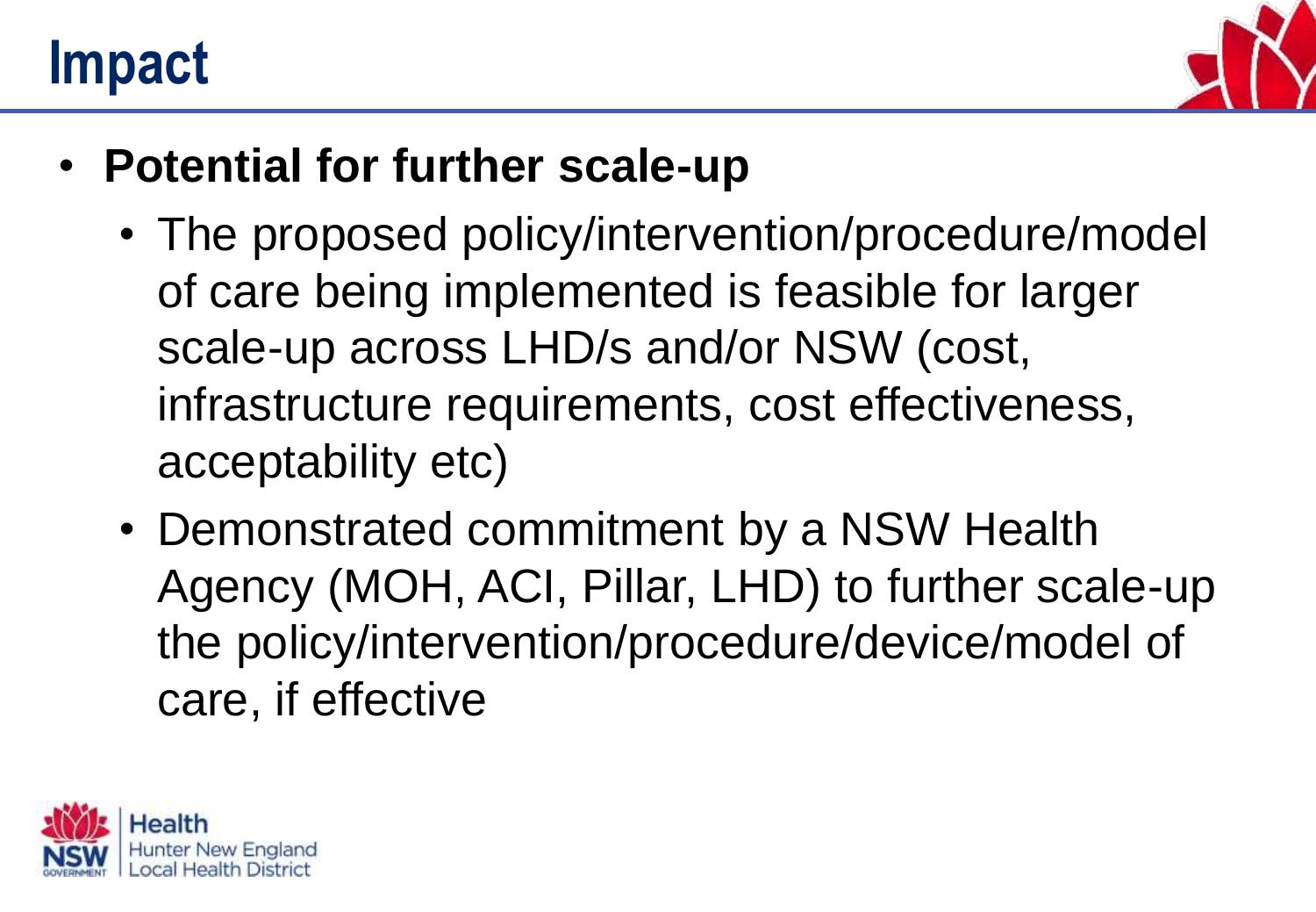



- Ethics approval for the project is needed to be demonstrated in the EOI (approval number), or
- The project has the demonstrated ability to submit a variation to an existing ethics approved project (approval number) should your EOI be successful (if ethics is required)

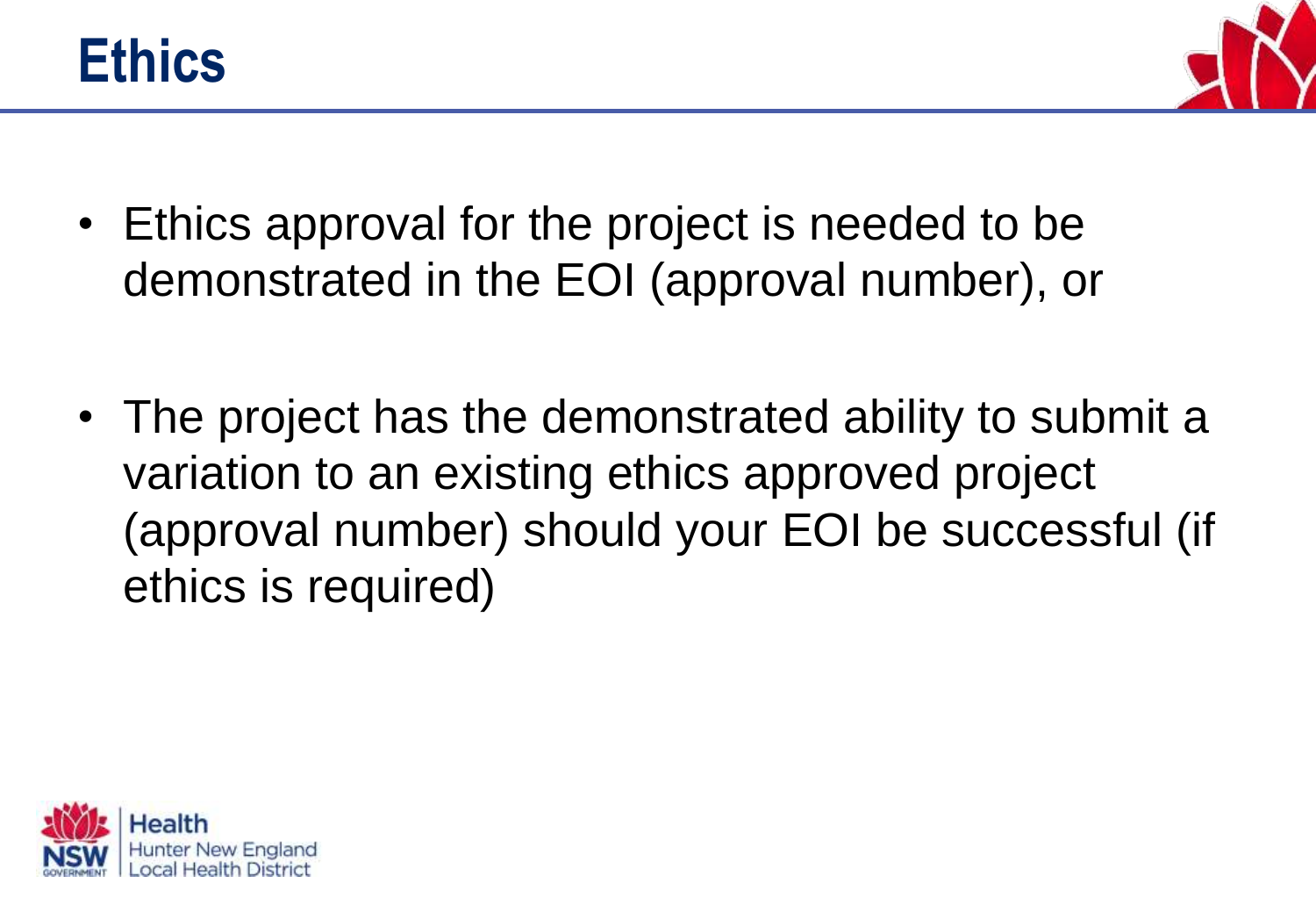

•  $\Box$  <\$50K  $\Box$  \$50 -100K  $\Box$  \$100 - 200K  $\Box$  $$200 - $500K \square $500K - $1M$ 

• Projects with a budget over \$1M may not be funded

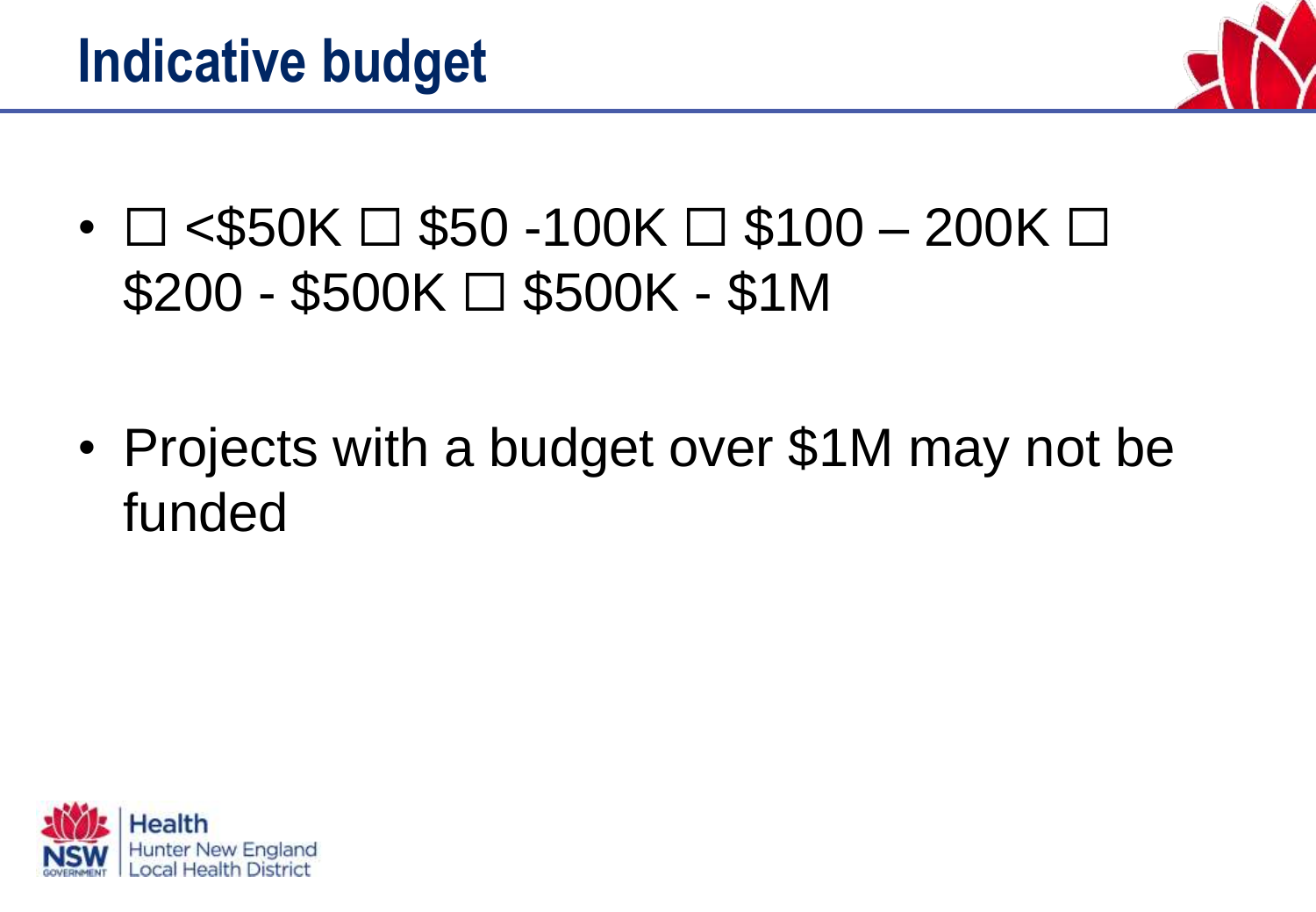

- Specify *any* funding, not just competitive
- If yes, under the listing of funding sources detail how it aligns to/differs from the proposal

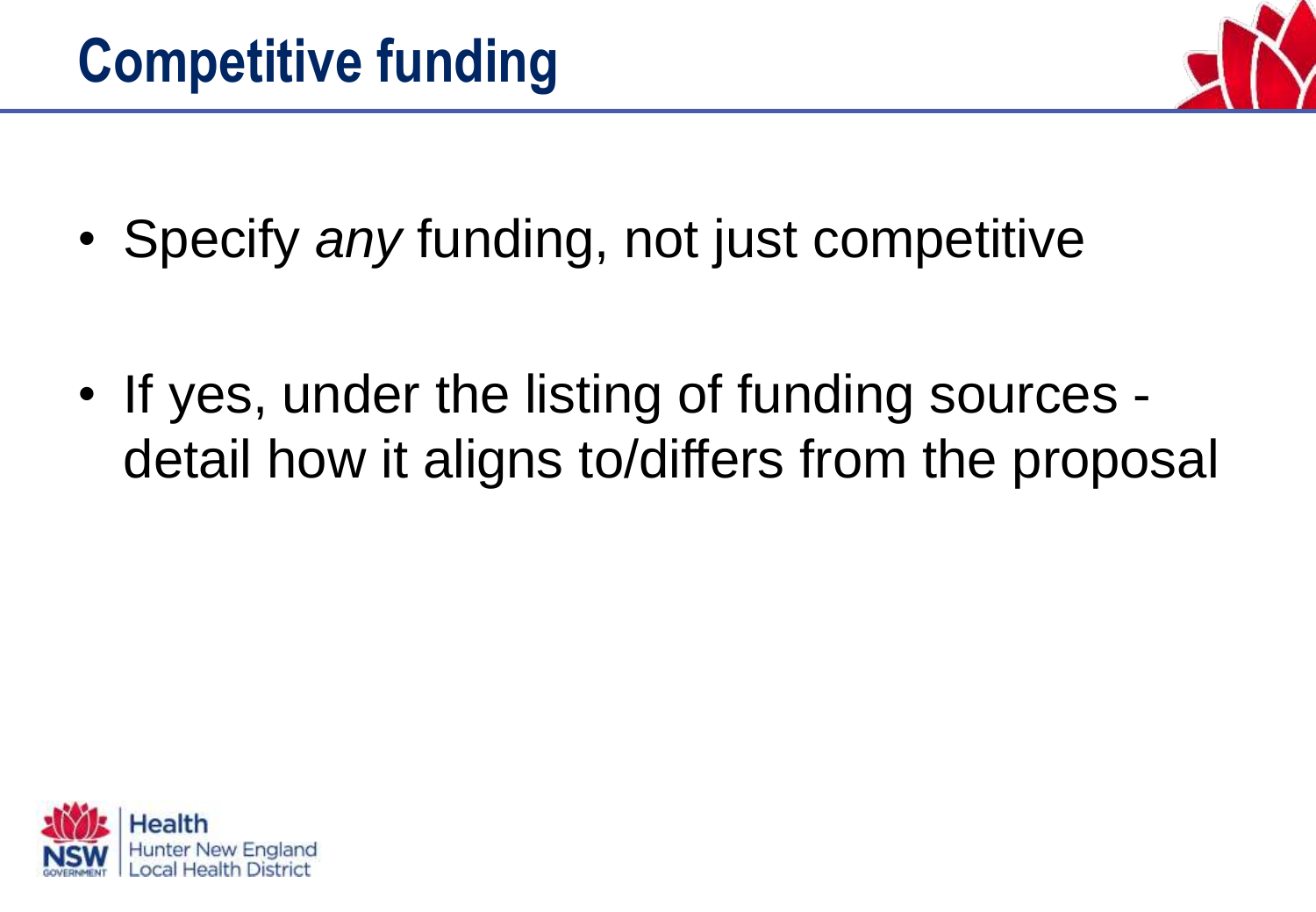

# **Biography**

- Demonstrate the lead applicant has the skills, time, role, approvals etc to lead/deliver the project
- Demonstrate that the team member has the time, skills/experience, role relevant for this project (technical, health service, management etc)

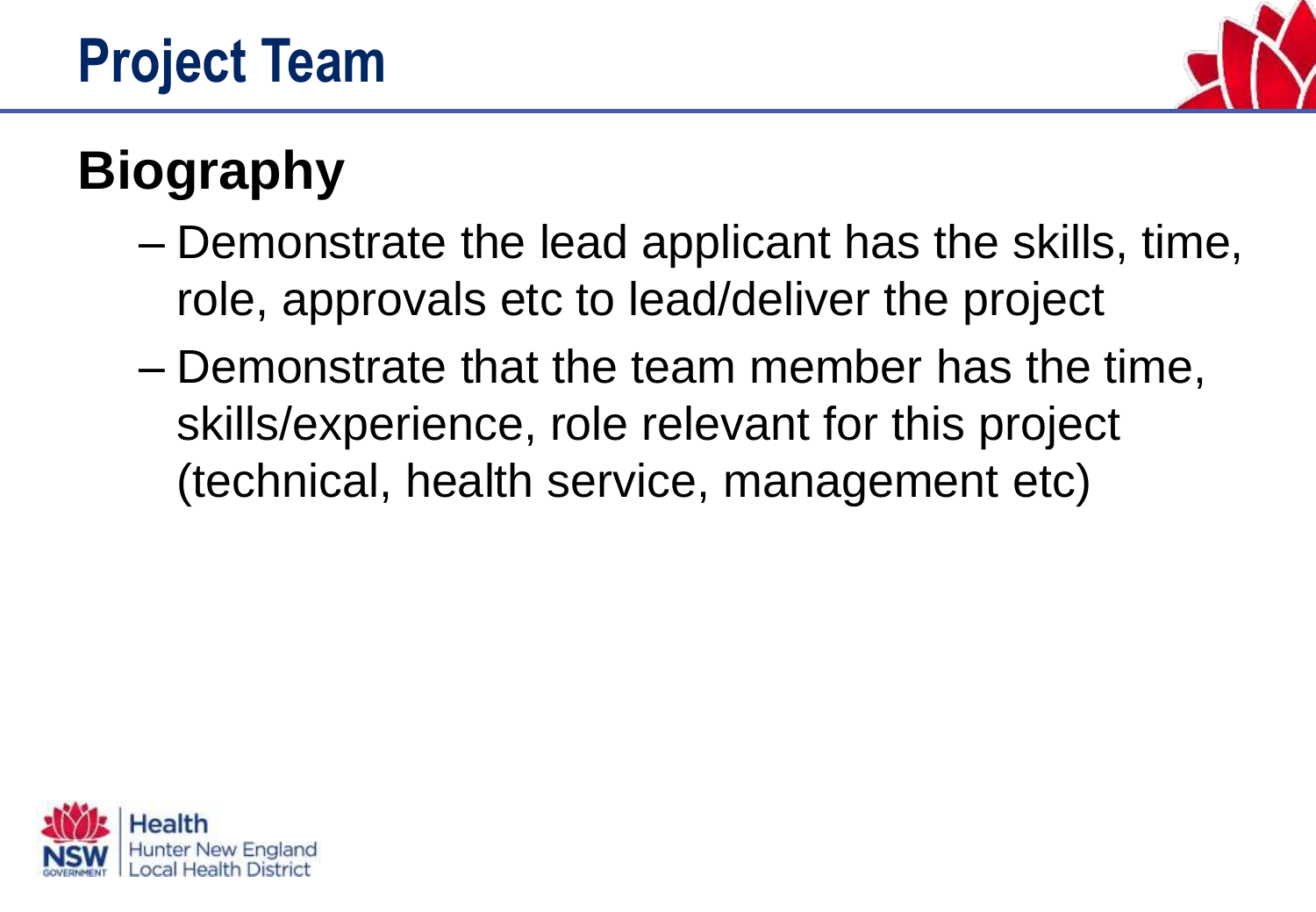# **Further HNE EOI selection process Information.**

• Contact HNE Research Office